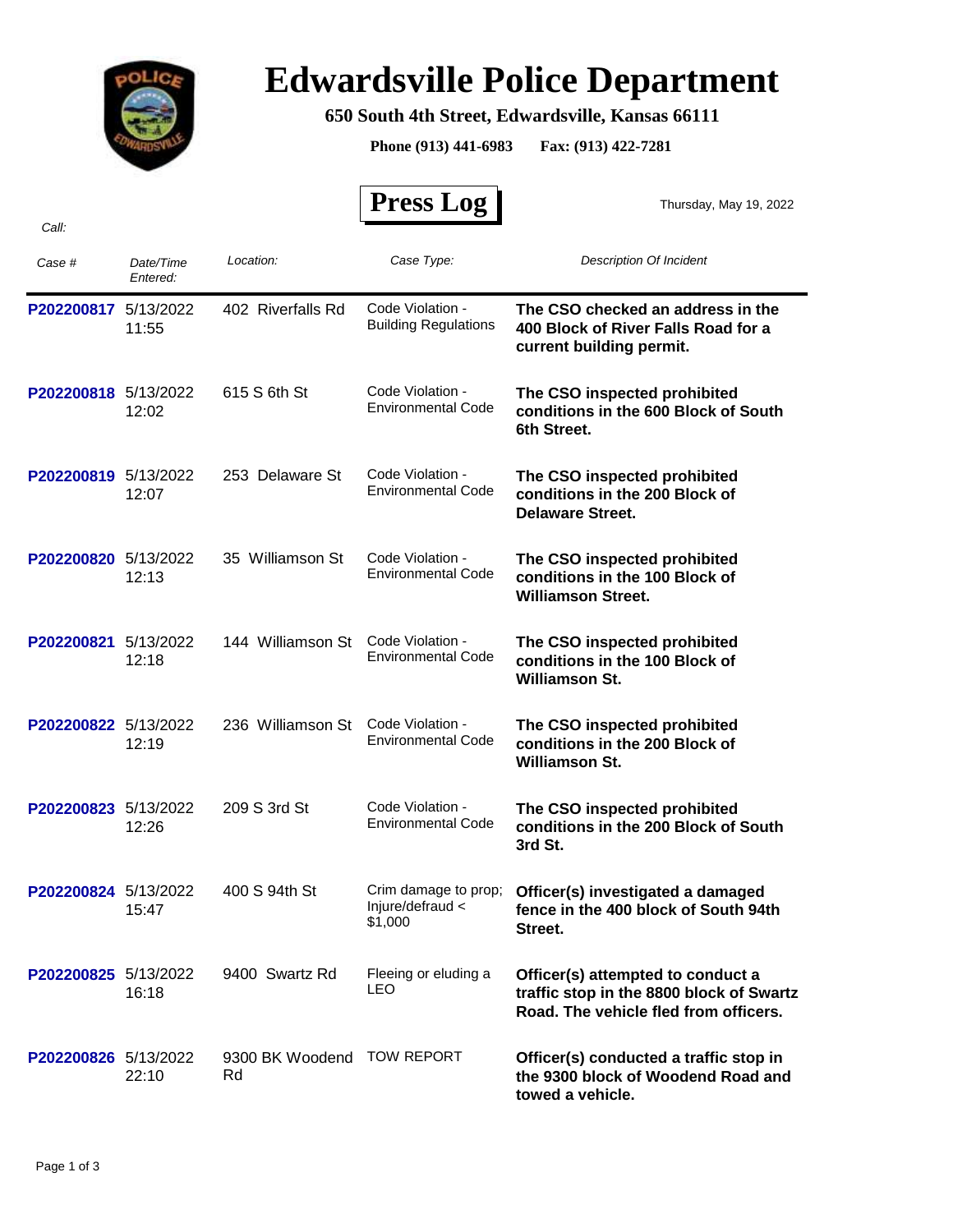## **Press Log**

| Case #               | Date/Time<br>Entered: | Location:             | Case Type:                                            | <b>Description Of Incident</b>                                                                                                                              |
|----------------------|-----------------------|-----------------------|-------------------------------------------------------|-------------------------------------------------------------------------------------------------------------------------------------------------------------|
| P202200827 5/13/2022 | 23:05                 | 9300 BK K-32 Hwy      | DUI; Alcohol or drugs;<br>Unk sev                     | Officer(s) conducted a traffic stop in<br>the 9300 block of K-32 Highway and<br>arrested the driver for DUI.                                                |
| P202200828 5/14/2022 | 3:30                  | 900 S 9th St          | <b>Warrant Arrest</b>                                 | Officer(s) contacted a subject in the<br>900 block of S. 9th Street and arrested<br>him for an active Prairie Village<br>warrant.                           |
| P202200829 5/14/2022 | 4:00                  | 200 BK Blake St       | ANIMAL CALL (AT<br>LARGE, BITE)                       | Officer(s) impounded a stray dog in<br>the 200 block of Blake Street.                                                                                       |
| P202200830 5/15/2022 | 0:44                  | 100BK S 110th St      | Use/possess w/intent<br>to use drug para into<br>body | Officer(s) conducted a traffic stop in<br>the 100 block of S. 110th Street and<br>arrested the driver for driving while<br>suspended.                       |
| P202200831 5/15/2022 | 0:44                  | 100BK S 110th St      | <b>Warrant Arrest</b>                                 | Officer(s) served an Edwardsville<br><b>Municipal warrant.</b>                                                                                              |
| P202200832 5/15/2022 | 3:04                  | 1435 K-32 Hwy         | Possession of<br>marijuana                            | Officer(s) initiated a traffic stop on<br>Interstate 435 at K-32 Highway. The<br>driver was arrested for being in<br>possession of an illegal narcotic.     |
| P202200833 5/16/2022 | 9:00                  | 1200 S 98th St        | ANIMAL CALL (AT<br>LARGE, BITE)                       | The CSO investigated an animal<br>running at large in the 1500 Blk of<br>South 98th Street.                                                                 |
| P202200834 5/16/2022 | 9:15                  | 1611 S 105th Ter      | Theft of prop/services                                | Officer(s) investigated a theft call in<br>the 1600 block of South 105th Terrace.                                                                           |
| P202200835 5/16/2022 | 10:15                 | 710 S 7th St          | <b>Warrant Arrest</b>                                 | Officer(s) served an Edwardsville<br>warrant.                                                                                                               |
| P202200836 5/16/2022 | 10:45                 | 112 Haines St         | Code Violation -<br><b>Environmental Code</b>         | The CSO inspected prohibited<br>conditions in the 100 Block of Haines<br>Street.                                                                            |
| P202200837 5/17/2022 | 2:17                  | 9100 BK Woodend<br>Rd | Possession of<br>marijuana                            | Officer(s) initiated a traffic stop in the<br>9100 block of Woodend Road. The<br>driver was arrested for possession of<br>marijuana and drug paraphernalia. |

*Call:*